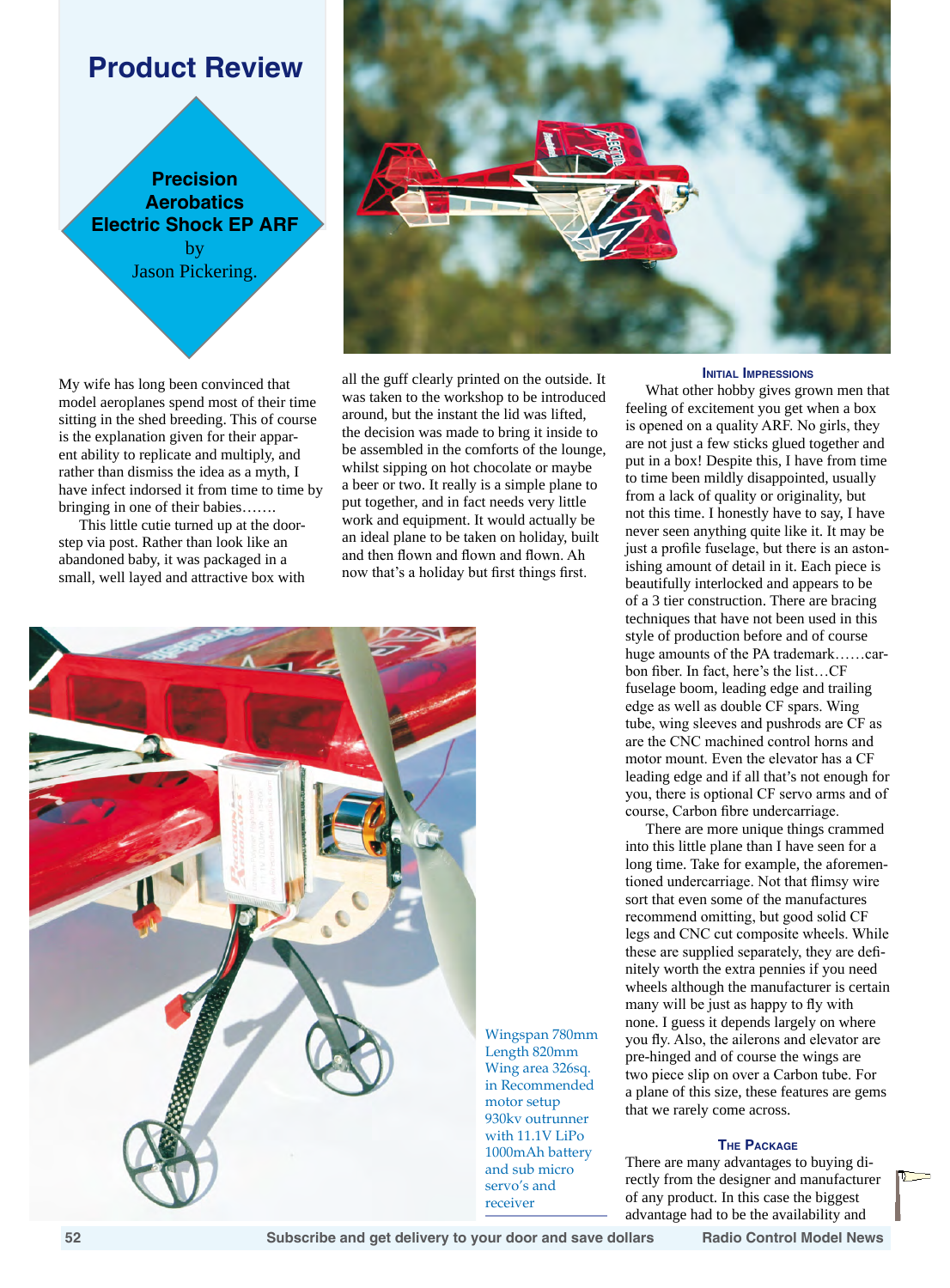# **Product review: Precision Aerobatics Electric Shock EP ARF**



easy fit of all the auxiliary equipment. The servos, motor, battery pack etc were all from PA and they are not only matched by performance but also fit perfectly as the plane is designed with these specific items in mind. The motor is the little PA Thrust 10™ outrunner, and is PA's own brand, as is the ESC and battery pack. The servos were the Blue bird 306BBs.

#### **The Build**

Well I'm going to have to work hard to string this out!! The build is extremely simple and quick. While I took a little longer to be able to document the process, one evening should just about have this thing knocked over. The only tools you will need are a modeling knife, a small Philips screw driver, and a small amount of CA. The only other things required are a heat source such as a heat gun or a box of matches and

a soldering iron. The instruction manual is well written and worth following even though it's such a simple project as there are some steps that need to follow a certain chronological order.

The first step which is often overlooked by manufacturers and builders alike is the pre assembly ironing out of wrinkles and twists in the air frame. Any aircraft that comes from the northern hemisphere, down through the tropics and then to our changeable climate is going to suffer some (even if only minor) distortion. Even imported timber planks need to be acclimatized under controlled conditions. It doesn't take long, but it is much simpler to do before assembly and is imperative in this type of model. The review plane was actually fairly unaffected by its long voyage at sea in a shipping container, and required only a small amount of ironing to straighten things out.



Hit the brakes they'll fly right on by

Next job is the motor installation. The little Thrust 10 outrunner is PA's own brand and it comes with some rather impressive specs. Figures on it are readily available on their website but bottom line is, it produces a whopping 900grams of thrust….(hence the name I suppose). It also comes in a nice little box with some foam that is worth keeping to wrap your receiver in. The carbon motor mount is easily installed by screwing in through the predrilled holes after ensuring there is the right amount of offset and the little outrunner is slipped on and screwed in. The small pushrod guides are set in, centered and glued with CA. The wings are installed next to facilitate the servo installation then the pushrods can be trimmed to length. The pushrods are all carbon fibre with wire Z-bends bonded to the ends. One end is done in the factory for you, so it's just a matter of feeding them through the guides, trimming the rod to length, and bonding the other Z-bend to the far end.

The stabilizer fits easily into the slot and the rudder is attached. There is some fiddly work at this end to set those push rod ends, but it is bearable and one of those jobs you only have to do once. All the control surfaces bar the rudder are pre hinged and sealed so there is very little else left for you to do apart from installing your receiver. The ESC and battery are mounted and the prop and prop adapter are fitted. I ran a radio test and checked the ESC programming. Again the ESC is their own brand and has very comprehensive instructions. Programming can be done via the transmitter as with most modern ESCs but also for more detailed customizing, a separate programmer is available. With all systems go, the battery was topped up ready for the next available fly day. Radio setup

| i iuulu octup |                      |           |
|---------------|----------------------|-----------|
| High rates    |                      | Low rates |
|               | Ailerane: 35 degrees | ٠         |

|                      | Luced 60% experience of all currence |
|----------------------|--------------------------------------|
| Elevator: 40 degrees | 15 degrees                           |
| Rudder: 45 degrees   | 20 degrees                           |
| Ailerons: 35 degrees | 15 degrees                           |

I used 60% exponential on all surfaces for high rates, and 20% on low rates.

## **Flying the Shock**

All I can say for this plane is it's a keeper. It's absolutely rock solid for such a small plane and bag loads of fun. I can see that I am going to have to get another half a dozen batteries to keep me going. Vertical performance is spectacular, slow flight is ridiculous, harriers are stable, rolls are of course axial, and there are no vices present. Despite my limited ability, hovers and torque rolls are effortless. I decided to get the impressions of another more talented flier who could really throw this thing around through some extreme 3D manoeu-